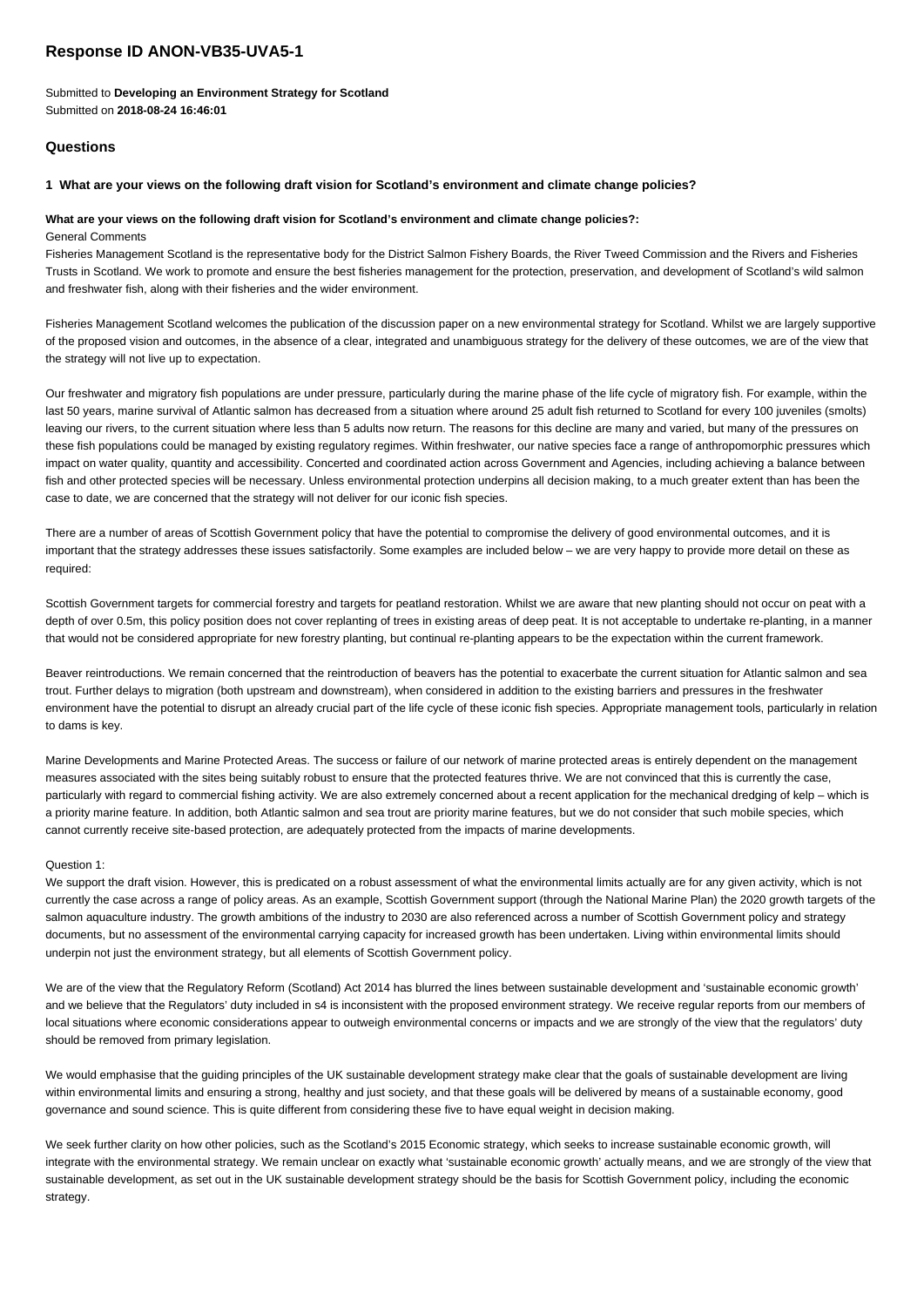### **2 What are your views on the following draft outcomes that will help to achieve this vision?**

### **What are your views on the following draft outcomes that will help to achieve this vision?:**

Fisheries Management Scotland support these draft outcomes, in particular the emphasis on protecting biodiversity and supporting healthy ecosystems. Restoration and recovery of species and the habitats on which they depend is a key aspect of the work of the fisheries management community. However, development of this strategy is only the first stage, and a clear delivery plan is also necessary. Protection of biodiversity, particularly against a background of developments which have the potential to increase between-species interactions (such as increased predation at weirs, arising from fish movement being delayed), can be challenging. A clear policy for the management of such interactions between protected species will be necessary, in the acknowledgement that the impacts of such developments will never be completely eliminated.

Poaching of freshwater and migratory fish is recognised as a wildlife crime, but the offences and associated penalties included in the Salmon and Freshwater Fisheries (Consolidation) Act 2003 (as amended) are significantly lower than other wildlife crimes. Recent annual reports of wildlife crime in Scotland highlight that fish poaching: is the single highest category of recorded wildlife crime; comprises the single highest caseload for COPFS; has a higher overall conviction rate than other categories; has the lowest average monetary fine across all 9 categories of wildlife crime. The current level of fines has the potential to lead to a perception that fisheries offences are less serious than other forms of wildlife crime and therefore we support the recommendations of the 2015 Wildlife Crime Penalties Review, to raise the maximum available penalties and custodial sentences, at least for the most serious offences.

## **3 What are your views on the draft knowledge accounts which will be used to help identify priorities for action in the coming years? What additional sources of key evidence can you add?**

## **What are your views on the draft knowledge accounts [LINK] which will be used to help identify priorities for action in the coming years? What additional sources of key evidence can you add?:**

We welcome the addition of these knowledge accounts, but we note that they do not appear to have been developed on a consistent basis. Given the existence of the National Marine Plan we are surprised that a specific knowledge account for marine issues is not included. The National Marine Plan identifies two significant and widespread pressures on the Scottish marine environment – climate change and impacts of mobile fishing gear on the seabed. The impacts of mobile fishing gear on benthic habitats, in particular, is directly under human control, and will doubtless have had an impact on our sea trout populations.

The 'Ecosystems and wildlife' knowledge account focusses on the terrestrial environment but does recognise that there are clear linkages with the health of our marine environment. This is particularly the case for migratory fish species, which rely on both the freshwater and marine environment to complete their life cycles. Despite the freshwater environment either being stable or improving in recent years (Page 2 of the ecosystem and wildlife knowledge account), the numbers of salmon and sea trout returning from the marine environment is in decline. Much greater integration of measures to improve ecosystem health will be required in future, particularly in relation to developments that the Scottish Ministers or agencies consent. Without such integration across policy areas, it is unlikely that the environment strategy will deliver for our iconic freshwater and migratory fish species, or the habitats on which they depend.

### **About you**

### **What is your name?**

**Name:** Dr Alan Wells

#### **What is your email address?**

**Email:** alan@fms.scot

#### **Are you responding as an individual or an organisation?**

**Organisation** 

### **What is your organisation?**

**Organisation:** Fisheries Management Scotland

**The Scottish Government would like your permission to publish your response. Please indicate your publishing preference:**

Publish response only (without name)

**We will share your response internally with other Scottish Government policy teams who may be addressing the issues you discuss. They may wish to contact you again in the future, but we require your permission to do so. Are you content for Scottish Government to contact you again in relation to this exercise?**

Yes

# **Evaluation**

**Please help us improve our consultations by answering the questions below. (Responses to the evaluation will not be published.)**